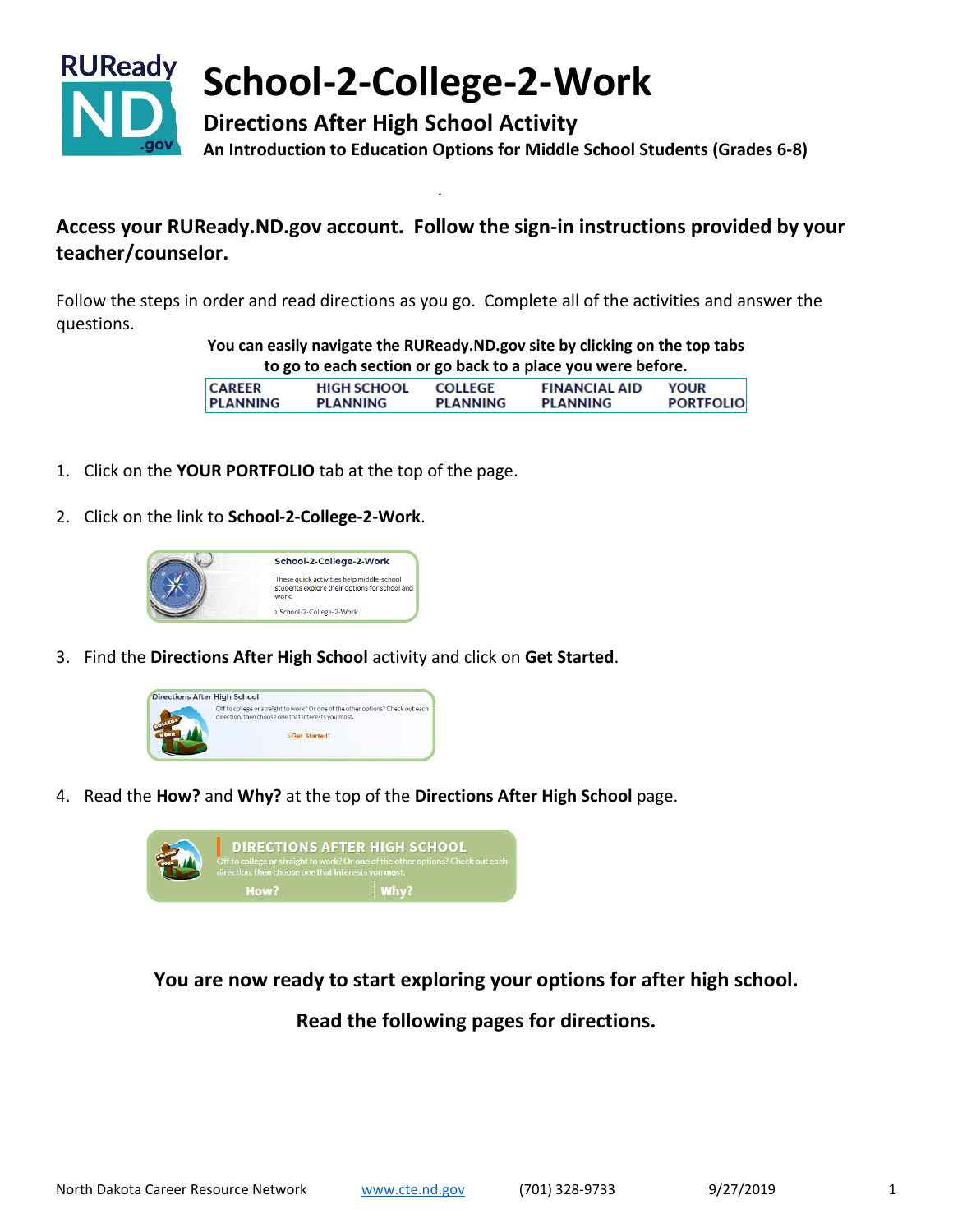| A Two-year college is sometimes called a community college. It is a school you<br><b>Two-Year College</b><br>enroll in after high school that offers two-year degrees.                                                                                               |  |  |  |  |
|----------------------------------------------------------------------------------------------------------------------------------------------------------------------------------------------------------------------------------------------------------------------|--|--|--|--|
| Directions: Click on the Two-Year College box. Read the content and facts under each tile on the page.<br>You will need to move your mouse over each of the tiles for the information to scroll up or appear. When<br>you are done, answer the following questions:  |  |  |  |  |
| 1. List two things you learned about Two-Year Colleges:                                                                                                                                                                                                              |  |  |  |  |
| 2. List two Two-Year Colleges in North Dakota:                                                                                                                                                                                                                       |  |  |  |  |
| 3. Is it possible to transfer from a Two-Year College to a Four-Year College? Yes or No                                                                                                                                                                              |  |  |  |  |
| 4. Are you interested in attending a Two-Year College? If not, explain why?                                                                                                                                                                                          |  |  |  |  |
| OK<br>Love it!<br>Never!<br>Rate this path at the bottom of the Two-Year College page and click Continue.                                                                                                                                                            |  |  |  |  |
| Four-year colleges offer programs leading to bachelor's degrees in a specific area<br><b>Four-Year College</b><br>of study, called a "major."                                                                                                                        |  |  |  |  |
| Directions: Click on the Four-Year College box. Read the content and facts under each tile on the page.<br>You will need to move your mouse over each of the tiles for the information to scroll up or appear. When<br>you are done, answer the following questions: |  |  |  |  |
| 1. List two things you learned about Four-Year Colleges:                                                                                                                                                                                                             |  |  |  |  |
| List two Four-Year Colleges in North Dakota:<br>2.                                                                                                                                                                                                                   |  |  |  |  |
| Are you interested in attending a Four-Year College? ________ If not, explain why?<br>3.                                                                                                                                                                             |  |  |  |  |
|                                                                                                                                                                                                                                                                      |  |  |  |  |
| <b>OK</b><br>Love it!<br>Never!<br>ななななな<br>Rate this path at the bottom of the Four-Year College page and click Continue.                                                                                                                                           |  |  |  |  |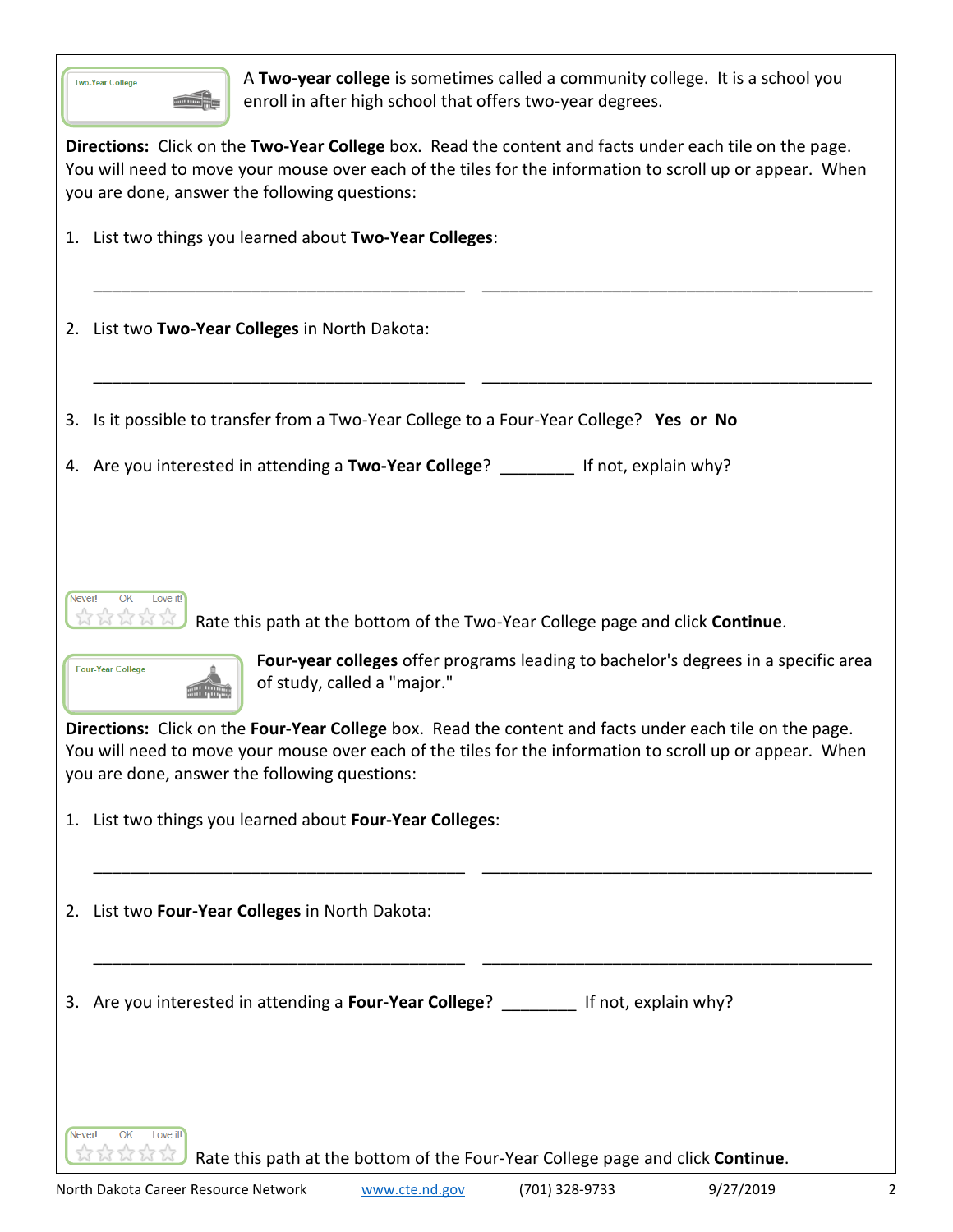

**Career College or Technical Schools** can also be called trade schools. They offer instruction and training in a skill or trade such as auto repair or cosmetology.

**Directions:** Click on the **Career College or Technical School** box. Read the content and facts under each tile on the page. You will need to move your mouse over each of the tiles for the information to scroll up or appear. When you are done, answer the following questions:

- 1. What will you most-likely have when completing a program at a Career College or Technical School? A **Degree** or a **Certificate:**
- 2. Almost half of the nation's projected job openings will be in careers requiring education beyond high school, but not a four-year degree. **True** or **False**
- 3. How much time do most technical school programs take?
- 4. List one pro about career colleges or technical schools?



Rate this path at the bottom of the Career College or Technical Schools page and click

**Continue**.



**Apprenticeships** are a way to get real-world training in a trade or profession. Apprenticeships allow you to earn money while gaining valuable knowledge and experience in a career.

**Directions:** Click on the **Apprenticeship** box. Read the content and facts under each tile on the page. You will need to move your mouse over each of the tiles for the information to scroll up or appear. When you are done, answer the following questions on Apprenticeship.

\_\_\_\_\_\_\_\_\_\_\_\_\_\_\_\_\_\_\_\_\_\_\_\_\_\_\_ \_\_\_\_\_\_\_\_\_\_\_\_\_\_\_\_\_\_\_\_\_\_\_\_\_\_\_ \_\_\_\_\_\_\_\_\_\_\_\_\_\_\_\_\_\_\_\_\_\_\_\_\_\_\_

- 1. With **Apprenticeships**, you receive class time and on-the-job training? **True** or **False**
- 2. List five careers with **Apprenticeships**:

3. What makes you a qualified **journeyman**?

4. Most **Apprenticeships** are between example are years and years.

\_\_\_\_\_\_\_\_\_\_\_\_\_\_\_\_\_\_\_\_\_\_\_\_\_\_\_ \_\_\_\_\_\_\_\_\_\_\_\_\_\_\_\_\_\_\_\_\_\_\_\_\_\_\_

5. What is the national average annual wage for a **plumber**? \$

 $\overline{OK}$ Love it Neverl

Rate this path at the bottom of the Apprenticeship page and click **Continue**.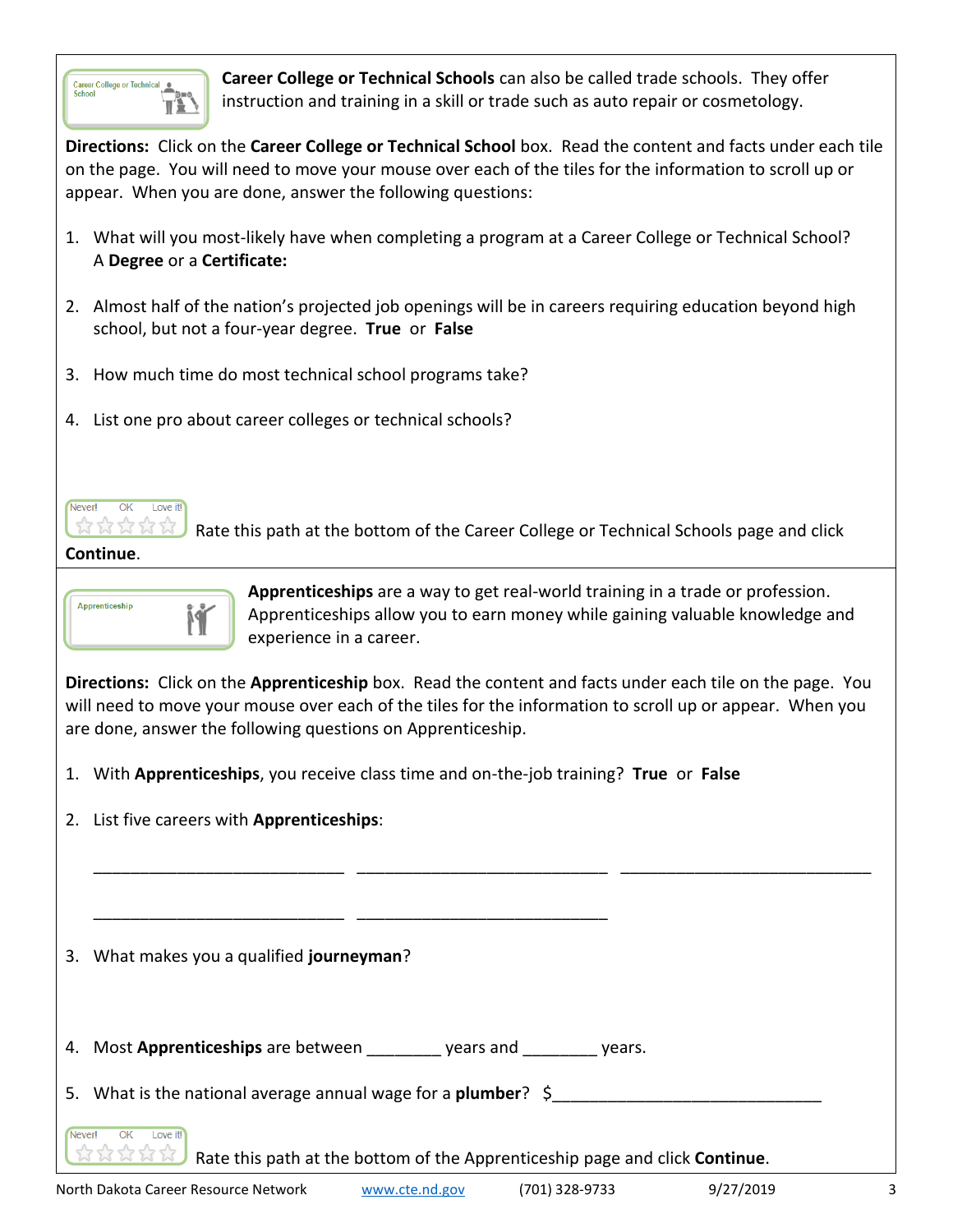| <b>Straight to Work</b> |  |
|-------------------------|--|
|                         |  |

**Straight to Work:** We all know someone who didn't go to college and went on to great success. It's a valid option, although it can be a risky one. You'll want to think a lot about your long-term goals for your life.

**Directions:** Click on the **Straight to Work** box. Read the content and facts under each tile on the page. You will need to move your mouse over each of the tiles for the information to scroll up or appear. When you are done, answer the following questions on Straight to Work.

- 1. What is the difference between a **job** and a **career**?
- 2. On average, people with a high school diploma earn far lower wages over their lifetime. **True** or **False**
- 3. You can try job \_\_\_\_\_\_\_\_\_\_\_\_\_\_\_\_\_\_\_\_\_\_\_\_\_\_\_\_\_ for a career in which you are interested to observe a real workplace in action.

\_\_\_\_\_\_\_\_\_\_\_\_\_\_\_\_\_\_\_\_\_\_\_\_\_\_\_ \_\_\_\_\_\_\_\_\_\_\_\_\_\_\_\_\_\_\_\_\_\_\_\_\_\_\_ \_\_\_\_\_\_\_\_\_\_\_\_\_\_\_\_\_\_\_\_\_\_\_\_\_\_\_

4. List three sample careers that don't require education after high school:

5. What is the national average annual wage for the following careers?

- a. Carpet Installers: \$ \_\_\_\_\_\_\_\_\_\_\_\_\_\_\_\_\_\_\_\_\_\_\_ b. Retail Salesperson \$ \_\_\_\_\_\_\_\_\_\_\_\_\_\_\_\_\_\_\_\_\_\_
- c. Messenger/Courier: \$

Never! OK Love it!

Rate this path at the bottom of the Straight to Work page and click **Continue**.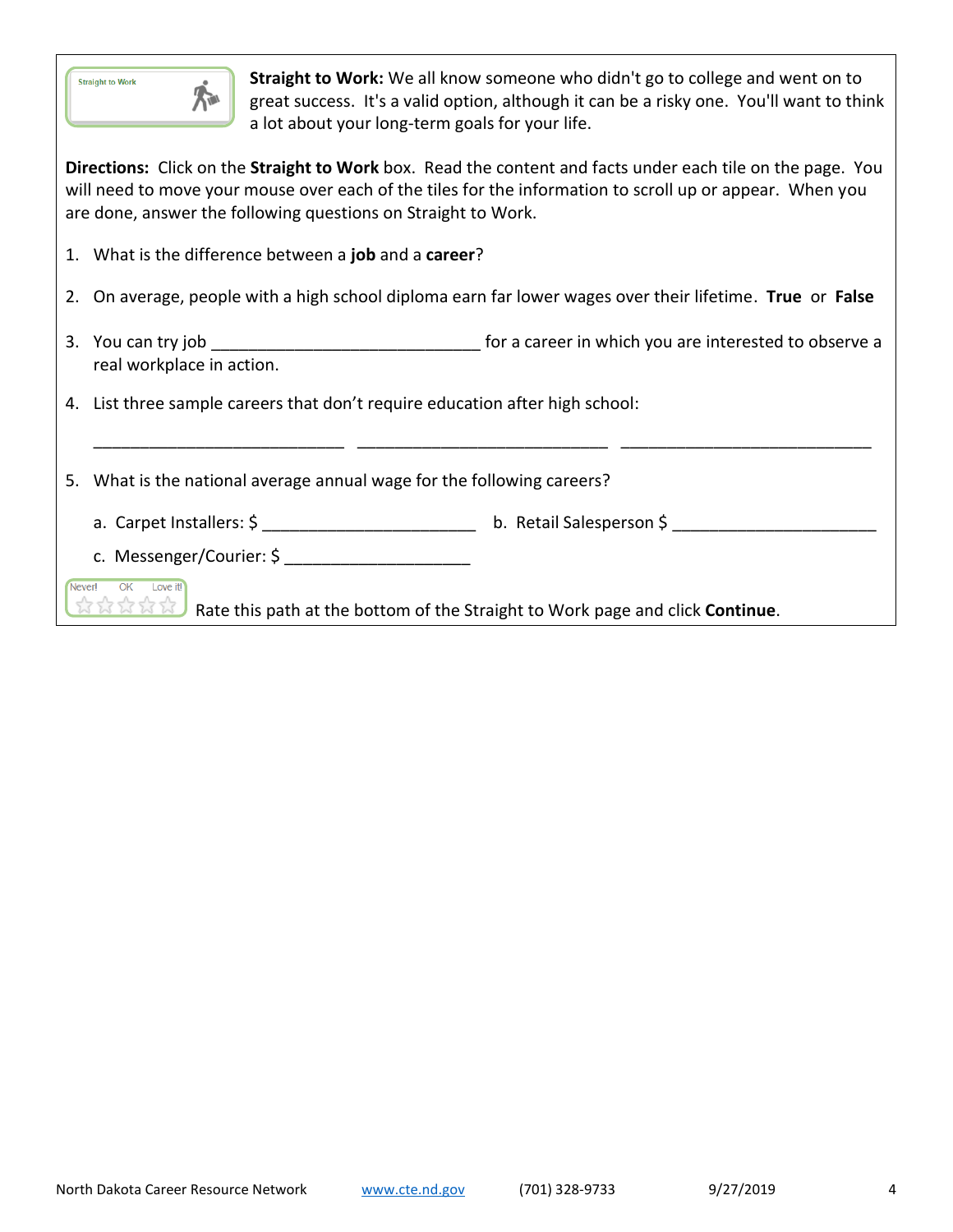| The Military is a broad field. There are several branches of services; Army, Navy,<br><b>Military</b><br>Marines, Air Force, Coast Guard and many different positions within those<br>branches.<br>Directions: Click on the Military box. Read the content and facts under each tile on the page. You will<br>need to move your mouse over each of the tiles for the information to scroll up or appear. When you are<br>done, answer the following questions on Military. |                                                                                                                                                          |  |  |  |
|----------------------------------------------------------------------------------------------------------------------------------------------------------------------------------------------------------------------------------------------------------------------------------------------------------------------------------------------------------------------------------------------------------------------------------------------------------------------------|----------------------------------------------------------------------------------------------------------------------------------------------------------|--|--|--|
| 1. List four perks to consider when choosing the Military.                                                                                                                                                                                                                                                                                                                                                                                                                 |                                                                                                                                                          |  |  |  |
|                                                                                                                                                                                                                                                                                                                                                                                                                                                                            |                                                                                                                                                          |  |  |  |
|                                                                                                                                                                                                                                                                                                                                                                                                                                                                            |                                                                                                                                                          |  |  |  |
| 2. If you have questions or want a better understanding of the physical and emotional risk of joining the<br>military, who should you talk to?                                                                                                                                                                                                                                                                                                                             |                                                                                                                                                          |  |  |  |
|                                                                                                                                                                                                                                                                                                                                                                                                                                                                            | Commitment - You must agree to a set number of years in the military, and it can be very difficult to get<br>3.<br>out of that commitment. True or False |  |  |  |
| 4.                                                                                                                                                                                                                                                                                                                                                                                                                                                                         | List five sample careers in the military?                                                                                                                |  |  |  |
|                                                                                                                                                                                                                                                                                                                                                                                                                                                                            |                                                                                                                                                          |  |  |  |
|                                                                                                                                                                                                                                                                                                                                                                                                                                                                            |                                                                                                                                                          |  |  |  |
| <b>Neverl</b><br>Love itl<br>Rate this path at the bottom of the Military page and click Continue.                                                                                                                                                                                                                                                                                                                                                                         |                                                                                                                                                          |  |  |  |

**Directions:** After completing the questions for all six possibilities, rate the following:

- 1. Make your selection for **Which one are you the most interested in so far?**
- 2. Make your selection for **Why did you choose this one over the others?**
- 3. Click **Save and Continue**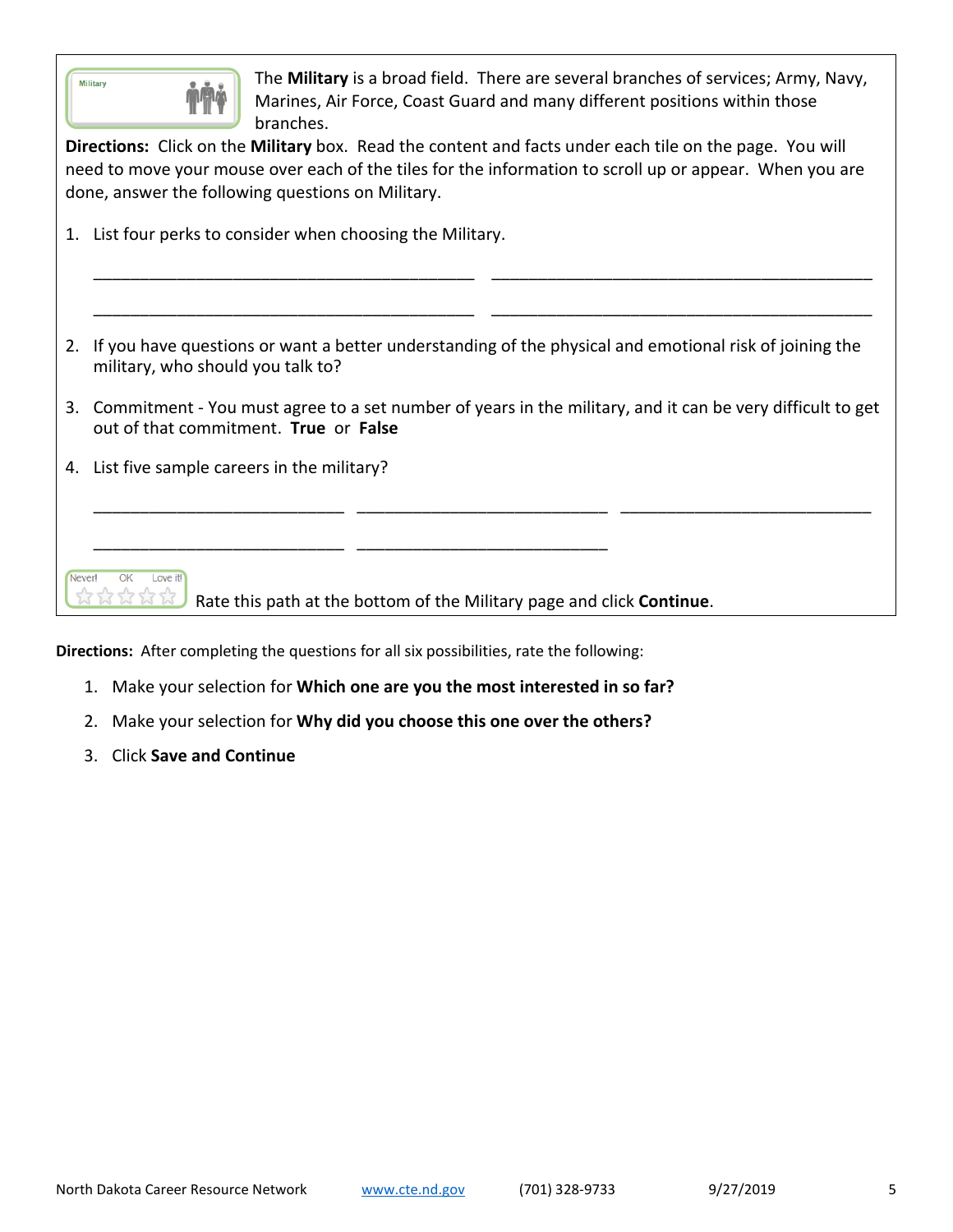

#### **DIRECTIONS AFTER HIGH SCHOOL**

k? Or one of the other options? Check out each direction, then choose one that interests you

 $\bigoplus$ 

#### **PRINT THIS** Well done! You've rated all of the directions. Just one more step to finish: Which one are you the most interested in so far? Why did you choose this one over the others? (optional) \*\*\*\*\* <sup>O</sup> Two-Year College  $\blacksquare$  It prepares me for work I'm interested in Career College or Technical School \*\*\*\*\* It takes the least time to start earning money O Four-Year College \*\*\*\*\* It should help me earn more money once I start my career Apprenticeship \*\*\*\*\*  $\Box$  I've heard good things about this option after high school O Military \*\*\*\*\* <sup>1</sup> I'm not sure  $\circ$  Straight to Work ☆☆☆☆☆ O Other: <sup>®</sup> Not sure **Save and Continue Two-Year College Four-Year College Career College or Technical**<br>School ⇙ ✓ \*\*\*\*\* **☆☆☆☆**☆ \*\*\*\*\* Military Apprenticeship **Straight to Work** \*\*\*\*\*  $\mathbf{r} = \mathbf{r} + \mathbf{r} + \mathbf{r} + \mathbf{r} + \mathbf{r} + \mathbf{r} + \mathbf{r} + \mathbf{r} + \mathbf{r} + \mathbf{r} + \mathbf{r} + \mathbf{r} + \mathbf{r} + \mathbf{r} + \mathbf{r} + \mathbf{r} + \mathbf{r} + \mathbf{r} + \mathbf{r} + \mathbf{r} + \mathbf{r} + \mathbf{r} + \mathbf{r} + \mathbf{r} + \mathbf{r} + \mathbf{r} + \mathbf{r} + \mathbf{r} + \mathbf{r} + \mathbf{r} + \mathbf$ \*\*\*\*\*

Want to start again from the beginning? > Clear your ratings and start over